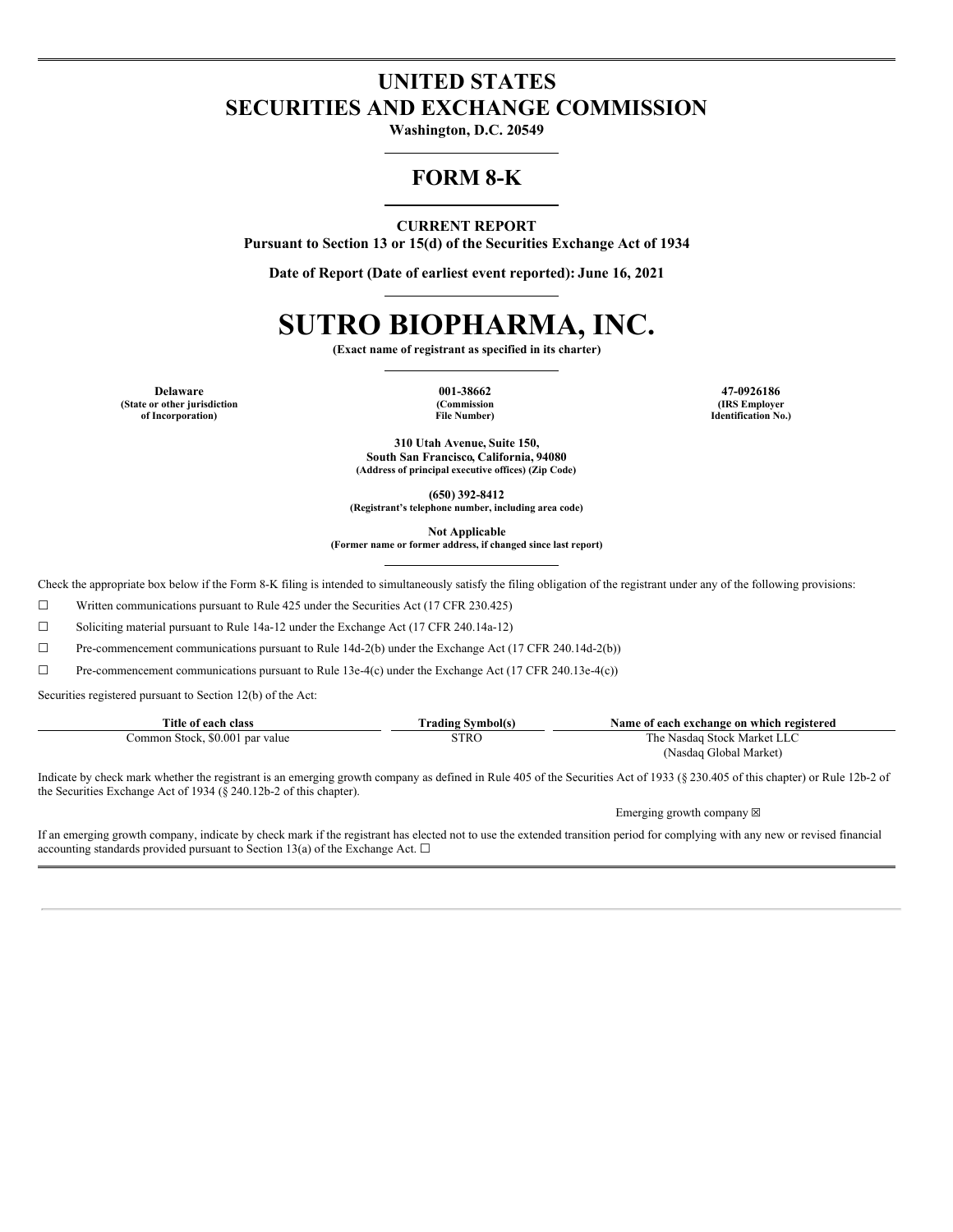### **Item 1.01. Entry into a Material Definitive Agreement.**

On June 16, 2021, Sutro Biopharma, Inc. (the "*Company*") entered into a third amendment (the "*Third Amendment*") to its manufacturing facility lease, dated May 18, 2011 as amended, by and between the Company and Alemany Plaza LLC, located at 894 Industrial Road, San Carlos, California (the "*San Carlos Lease*"), in order to extend the term of the San Carlos Lease for a period of five years (the "*Lease Extension Period*"). Pursuant to the Third Amendment, the San Carlos Lease will expire on July 31, 2026, and it includes an option to renew the San Carlos Lease for an additional five years. The aggregate estimated base rent payments due over the Lease Extension Period is approximately \$4.2 million, subject to certain terms contained in the San Carlos Lease.

The foregoing description of the Third Amendment to the San Carlos Lease is qualified in its entirety by reference to the Third Amendment to the San Carlos Lease, a copy of which will be filed as an exhibit to the Company's Quarterly Report on Form 10-Q for the quarter ended June 30, 2021.

#### Item 2.03 Creation of a Direct Financial Obligation or an Obligation under an Off-Balance Sheet Arrangement of Registrant.

The information set forth above in Item 1.01 of this Current Report on Form 8-K regarding the Third Amendment to the San Carlos Lease is incorporated into this Item 2.03 by reference.